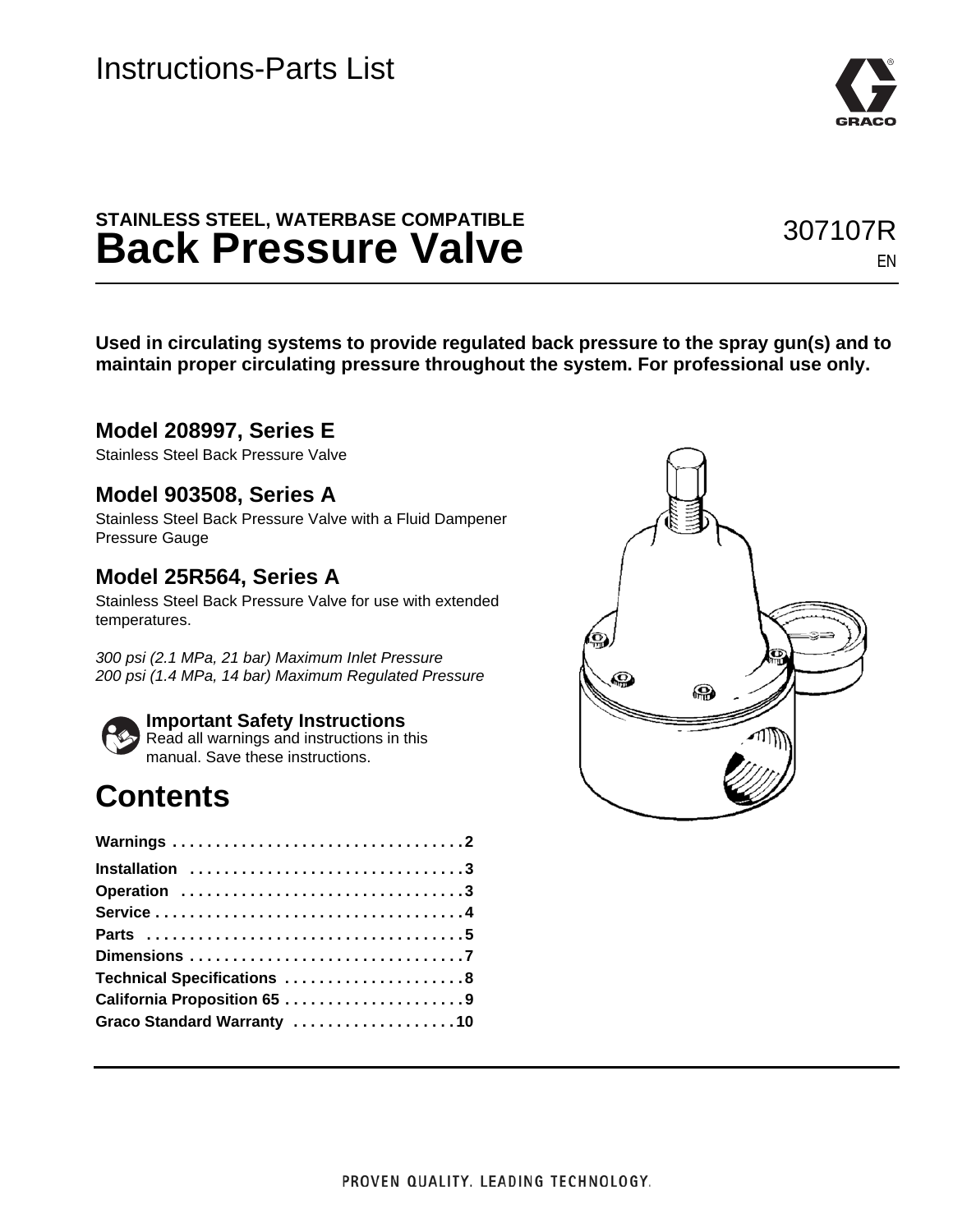## <span id="page-1-0"></span>**Warnings**

# **WARNING WARNING**



#### **EQUIPMENT MISUSE HAZARD**

Equipment misuse can cause the equipment to rupture or malfunction and result in serious injury.

- This equipment is for professional use only.
- Read all instruction manuals, tags, and labels before operating the equipment.
- Use the equipment only for its intended purpose. If you are not sure, call your Graco distributor.
- Do not alter or modify this equipment.
- Check equipment daily. Repair or replace worn or damaged parts immediately.
- Do not exceed the maximum inlet pressure of the lowest rated system component. The maximum inlet pressure of this equipment is 300 psi (2.1 MPa, 21 bar).
- Follow the **Pressure Relief Procedure** on page 4 if the spray tip clogs and before cleaning, checking or servicing the equipment.
- Do not stop or deflect leaks with your hand, body, glove or rag.
- Be sure all equipment safety devices are operating properly before each use.
- Use fluids and solvents which are compatible with the equipment wetted parts. Refer to the **Technical Data** section of all equipment manuals. Read the fluid and solvent manufacturer's warnings.
- Always wear protective eyewear, gloves, clothing and respirator as recommended by the fluid and solvent manufacturer.
- Wear hearing protection when operating this equipment.
- Comply with all applicable local, state, and national fire, electrical, and safety regulations.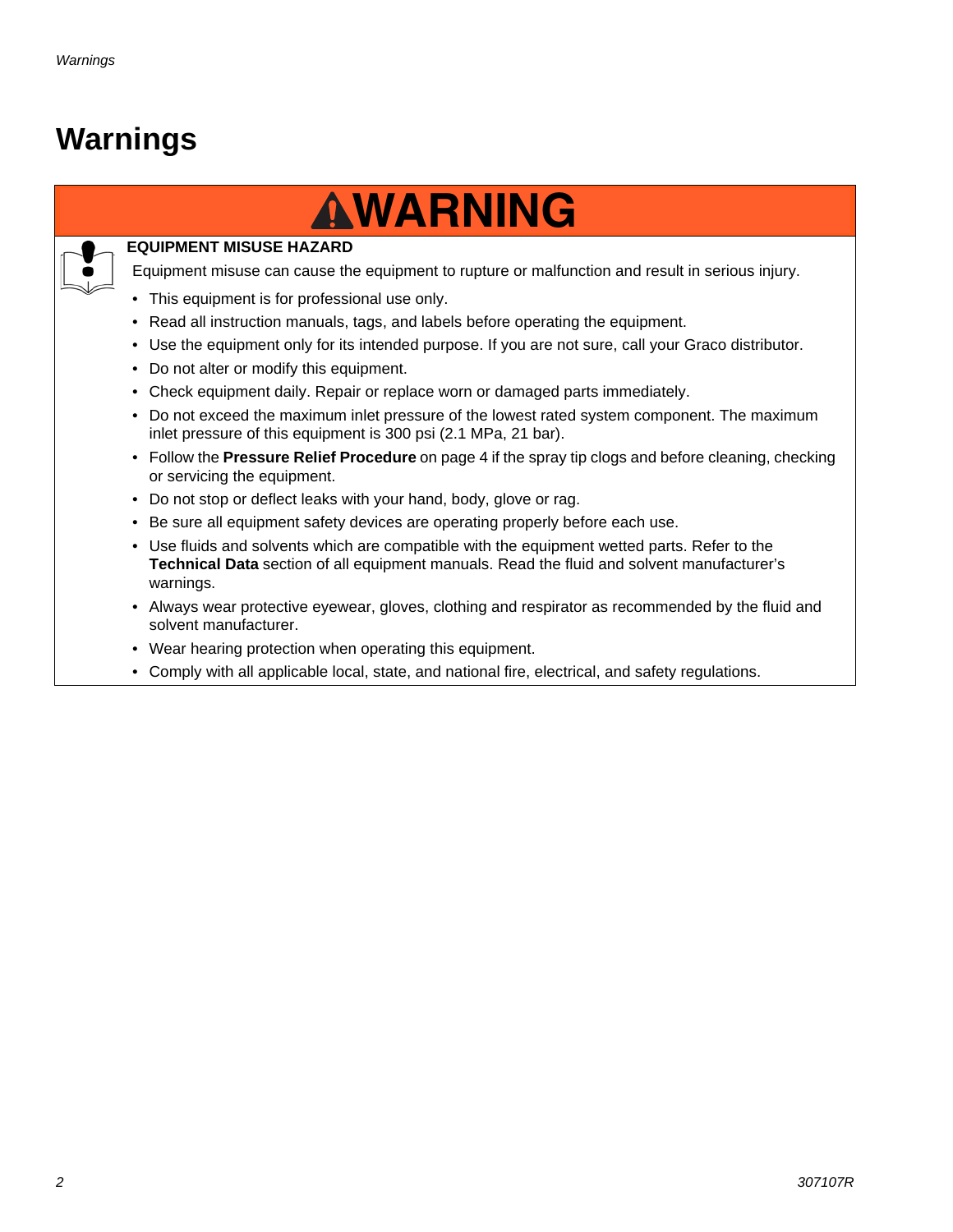## <span id="page-2-0"></span>**Installation**

### **KEY**

- A Fluid supply line **E** Adjusting screw
- 
- C Fluid pressure regulator G Fluid return line
- D Air supply line
- 
- B Air spray gun **F** Back pressure valve
	-



#### *NOTICE*

<span id="page-2-2"></span>Handle the back pressure valve with care to avoid damaging the diaphragm.

### **Installing the Back Pressure Valve**

Install the back pressure valve in the spray gun return line. See [FIG. 1](#page-2-2)

## <span id="page-2-1"></span>**Operation**

**NOTE:** The back pressure valve controls pressure ahead of its intake.

Turn the adjusting screw *clockwise* to increase pressure and *counterclockwise* to decrease pressure.

Connect the line to the 1-1/4 in. npt(f) inlet and outlet. Make sure the flow direction agrees with the IN and OUT markings on the valve body.

The back pressure valve is adjustable to control the fluid pressures in a circulating system from 5 to 200 psi (0.035 to 1.4 MPa, 0.35 to 14 bar).

If more than one spray station is used, install the back pressure valve in the fluid supply line after the last station. This will help maintain proper circulating pressures in the system.

Adjust the pump pressure and back pressure valve for the best spraying combination and for proper circulation of fluid.

Flush the back pressure valve with a compatible solvent whenever the rest of the system or unit is being flushed. Open the back pressure valve before flushing by turning the screw *counterclockwise*.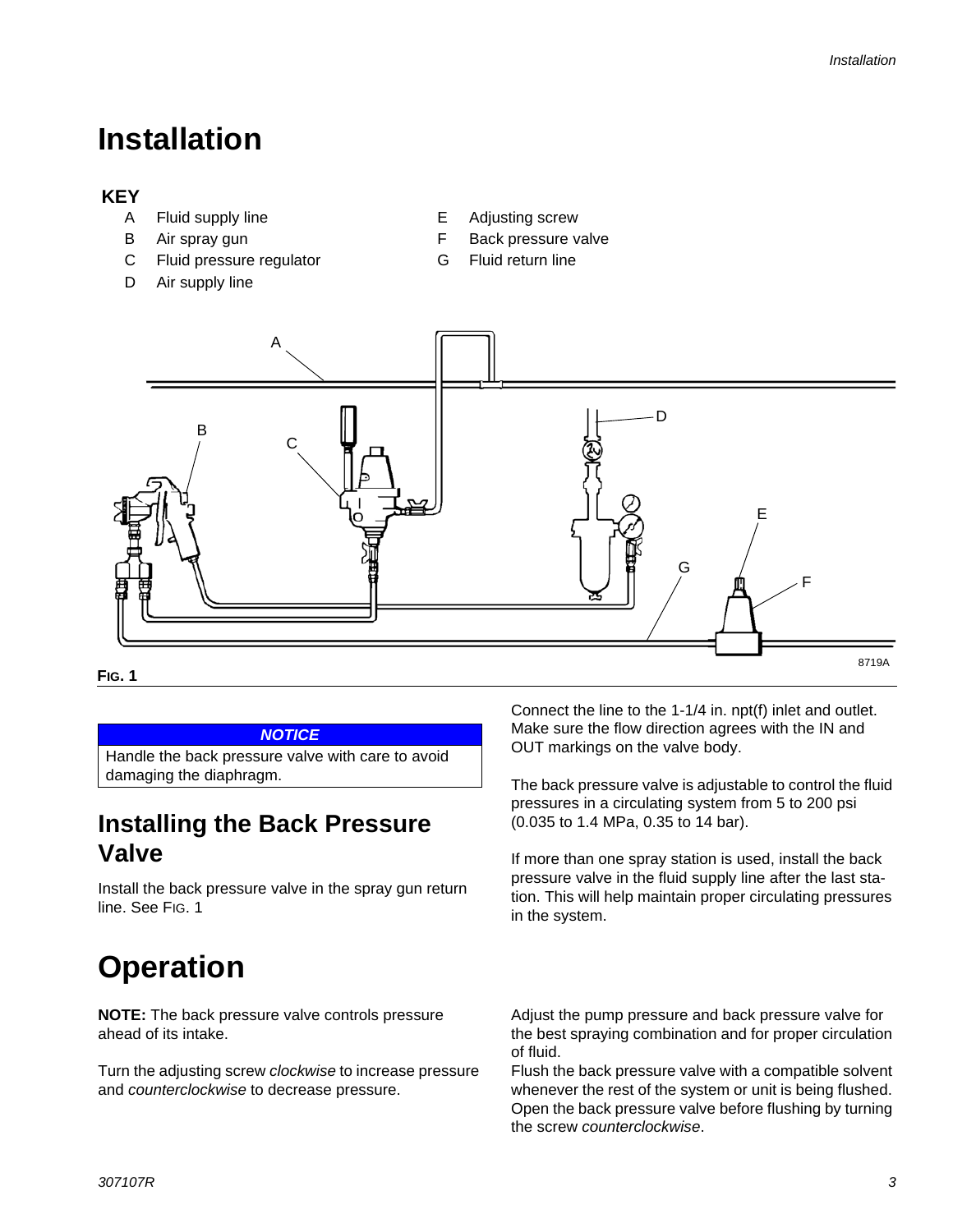## <span id="page-3-0"></span>**Service**

### **Pressure Relief Procedure**

## **WARNING**

#### **PRESSURIZED EQUIPMENT HAZARD**

The system pressure must be manually relieved to prevent the system from starting or spraying accidentally. To reduce the risk of an injury from accidental spray from the gun, splashing fluid, or moving parts, follow the **Pressure Relief Procedure** whenever you

- Are instructed to relieve the pressure
- Stop spraying
- Check or service any of the system equipment
- Install or clean the spray nozzle
- 1. Shut off the pump.
- 2. Open the dispensing valve, if used.
- 3. Open the fluid drain valve to relieve all fluid pressure, having a container ready to catch the drainage.

### **Service Procedure**

**NOTE:** Regular cleaning and inspection of the valve, based upon the degree and kind of service, is essential.

- 1. Shut off the pump and open the back pressure valve by turning the adjusting screw (13) *counterclockwise* until no spring pressure is felt. Relieve all air and fluid pressures in the system.
- 2. Remove the back pressure valve from the fluid line.
- 3. Disassemble the valve and clean it with a suitable solvent. See the parts drawing, page 5.
- 4. Carefully inspect the diaphragm (12) for cracks or other damage. Replace if necessary.
- 5. Check for chips or dirt that could puncture the membrane or diaphragm before assembling the valve.
- 6. Check if the gasket (17) needs to be replaced.
- 7. Lubricate the threads of the diaphragm retainer (11).
- 8. Install the diaphragm parts onto the valve housing (15). Torque the retaining nut (20) to 10 to 12 ft-lb (13.5 to 16 N-m).
- 9. Carefully inspect the seat (10) for damage, wear, or dirt. These things could cause the regulated pressure to creep. Replace the seat if necessary.
- 10. Replace the seat gasket (14) when replacing the seat (10). Torque the seat to 15 to 20 ft-lb (21 to 27 N-m).
- 11. To remove or install the gauge (8), use the wrench on the square portion of the gauge stud only.

#### *NOTICE*

Use thread sealer sparely on the gauge's male threads when installing it to avoid plugging the gauge.

- 12. Lubricate both sides of the spring plate (7) and spring (5) with lithium-base grease.
- 13. Lubricate the adjusting screw threads.
- 14. Assemble the remaining parts.
- 15. Tighten the regulator cap screws (1) finger-tight, then torque them to 120 to 130 in-lb (13.6 to 14.7 N-m) in a criss-cross pattern. See the TOP VIEW in the parts drawing.
- 16. Install the back pressure valve back in the fluid line.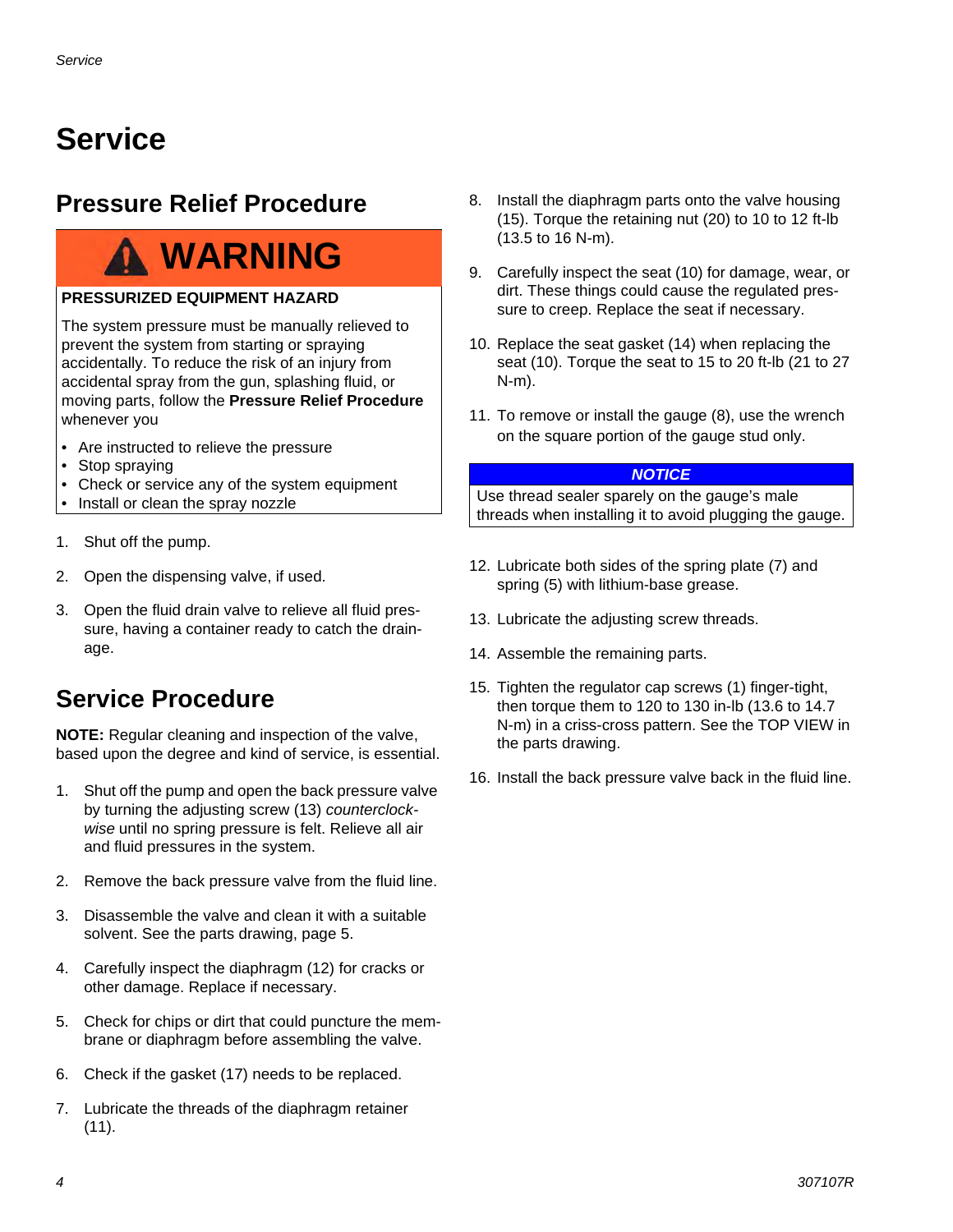### <span id="page-4-0"></span>**Parts**



- 
- Torque to 10–12 ft-lb  $\Delta$  (13.5–16 N-m)  $\hat{\mathbb{6}}$
- $\hat{3}$  PTFE side down
- Torque to 15–20 ft-lb  $\overline{4}$  (21–27 N-m)
- $\hat{A}$  See TOP VIEW  $\hat{B}$  apply anaerobic pipe
	- sealant to threads Apply lithium-base  $\hat{\mathbb{A}}$  grease
	- $\hat{\triangle}$  Lubricate threads

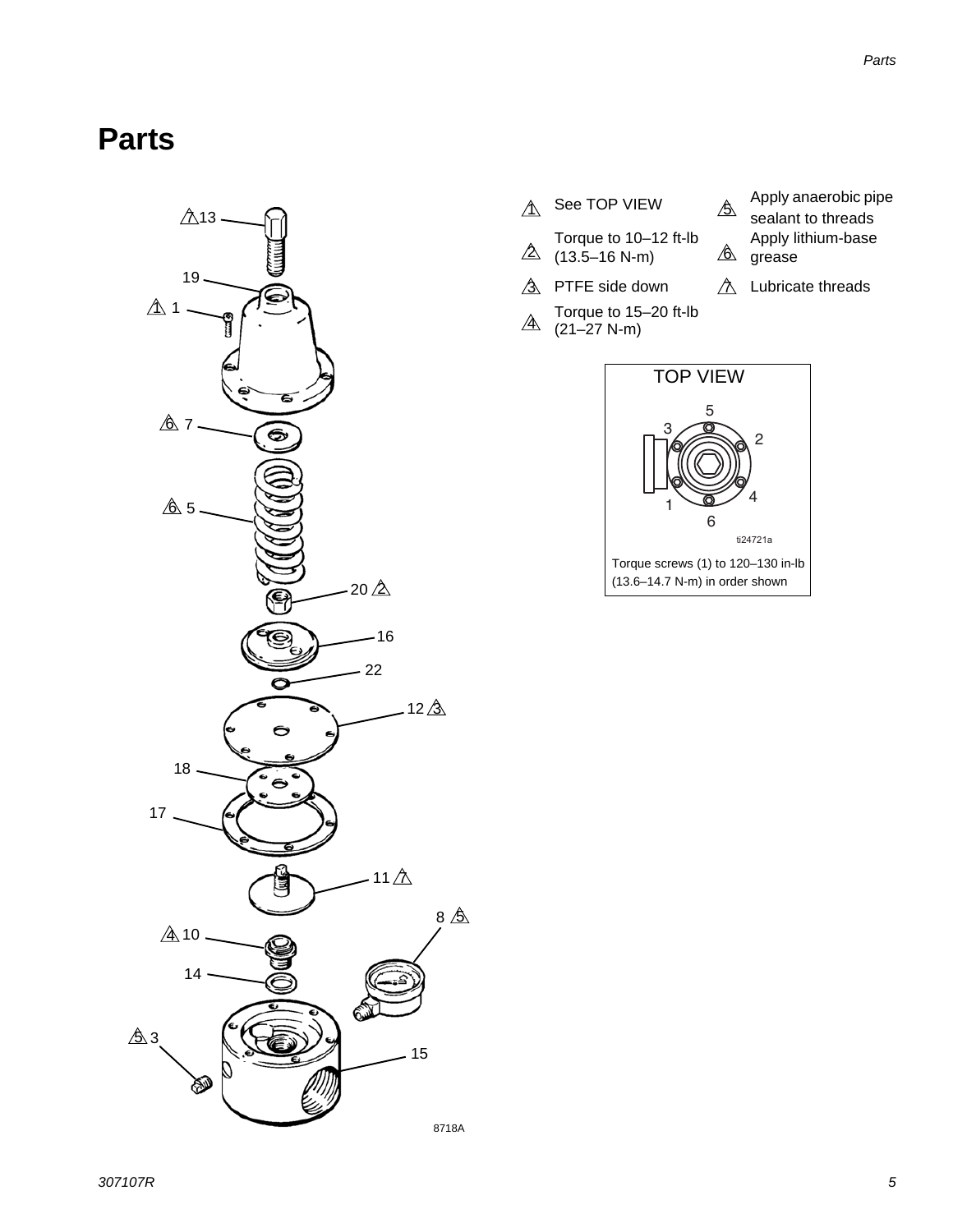| <b>Model 208997, Series E</b> (Does not include items marked with $+$ )    |  |
|----------------------------------------------------------------------------|--|
| <b>Model 903508, Series A</b> (Does not include items marked with *)       |  |
| <b>Model 25R564, Series A</b> (Does not include items marked with $\sim$ ) |  |

| Ref.                                                         |             |                                           |      |  |
|--------------------------------------------------------------|-------------|-------------------------------------------|------|--|
| No.                                                          | Part No.    | <b>Description</b>                        | Qty. |  |
| 1                                                            | 101682      | SCREW, soc hd cap; 1/4-20 x 5/8           | 6    |  |
| 3                                                            | 111697      | PLUG, sq hd pipe; 1/4 npt<br>1            |      |  |
| 5                                                            | 104144      | SPRING, compression<br>1                  |      |  |
| $7^*$                                                        | 160033      | PLATE, spring<br>1                        |      |  |
| $8*$                                                         | 187873      | GAUGE, 0 to 200 psi (0 to 1.4 MPa, 0<br>1 |      |  |
|                                                              |             | to $14$ bar)                              |      |  |
| 8+~                                                          | 208855      | GAUGE, fluid pressure dampener            | 1    |  |
| 10                                                           | 188006      | SEAT, stainless steel<br>1                |      |  |
| 11                                                           | 188512      | RETAINER, diaphragm,                      | 1    |  |
|                                                              |             | stainless steel                           |      |  |
| 12                                                           | 172193      | <b>DIAPHRAGM</b>                          | 1    |  |
| 13                                                           | 186872      | SCREW, adjusting                          | 1    |  |
| 14                                                           | 171117      | GASKET, acetal copolymer<br>1             |      |  |
| 15                                                           | 187878      | <b>HOUSING</b><br>1                       |      |  |
| 16                                                           | 164864      | 1<br>PLATE, diaphragm                     |      |  |
| 17                                                           | 171912      | GASKET, cellulose fibre<br>1              |      |  |
| 18                                                           | 171913      | GASKET, cellulose fibre<br>1              |      |  |
| $19-$                                                        | 209027      | CAP, zinc                                 | 1    |  |
|                                                              | 19+* 18C228 | CAP, stainless steel                      | 1    |  |
| 20                                                           | 160791      | NUT, diaphragm<br>1                       |      |  |
| 22                                                           | 157277      | 1<br>O-RING, Thiokol®                     |      |  |
|                                                              | 27+ 501918  | FITTING, bushing, pipe (loose)<br>1       |      |  |
|                                                              | 28+~ 156971 | FITTING, nipple, short (loose)<br>1       |      |  |
| NOTE: Keep items 8, 10, 12, 14, 17, and 18 on hand to reduce |             |                                           |      |  |
| down time.                                                   |             |                                           |      |  |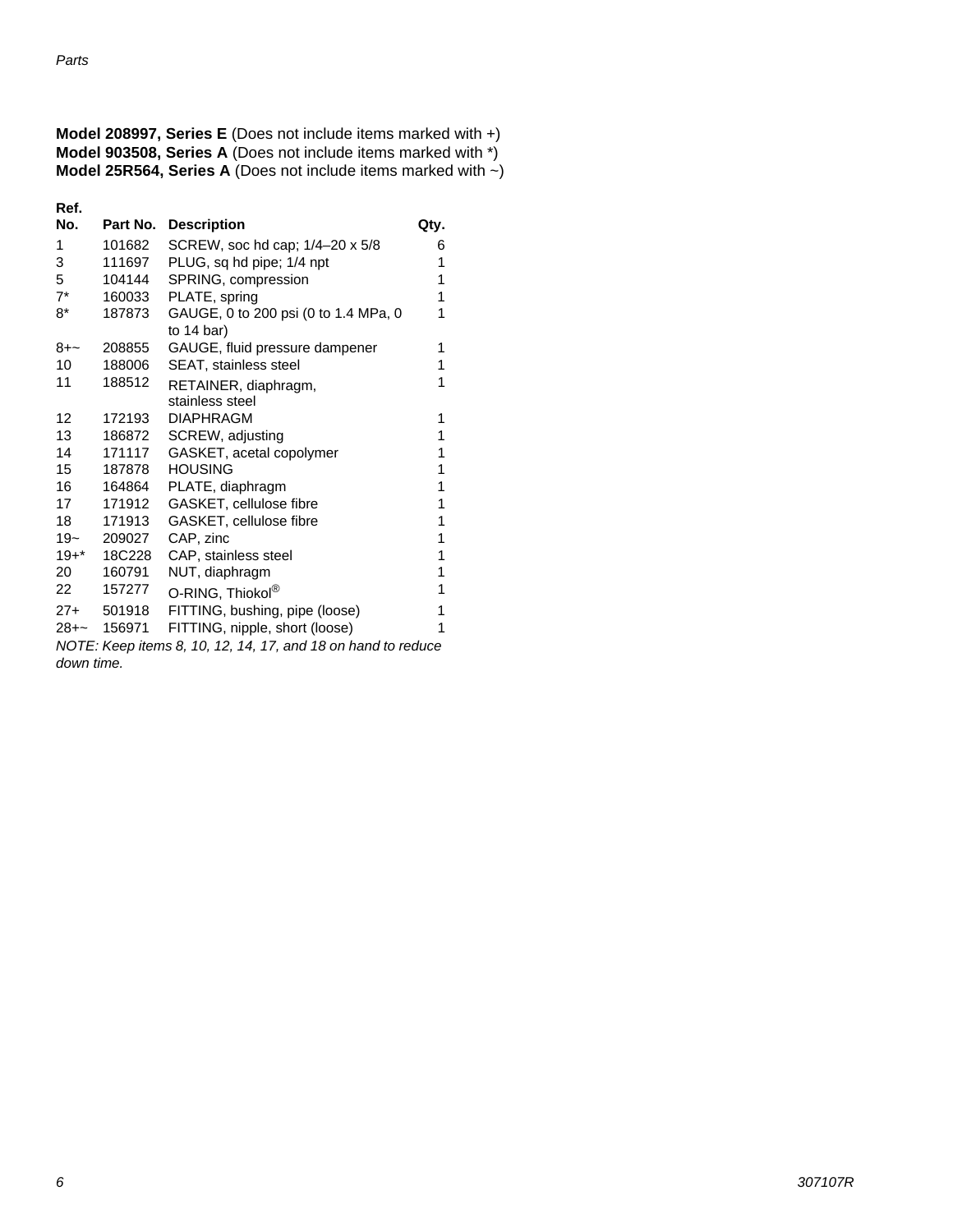## <span id="page-6-0"></span>**Dimensions**

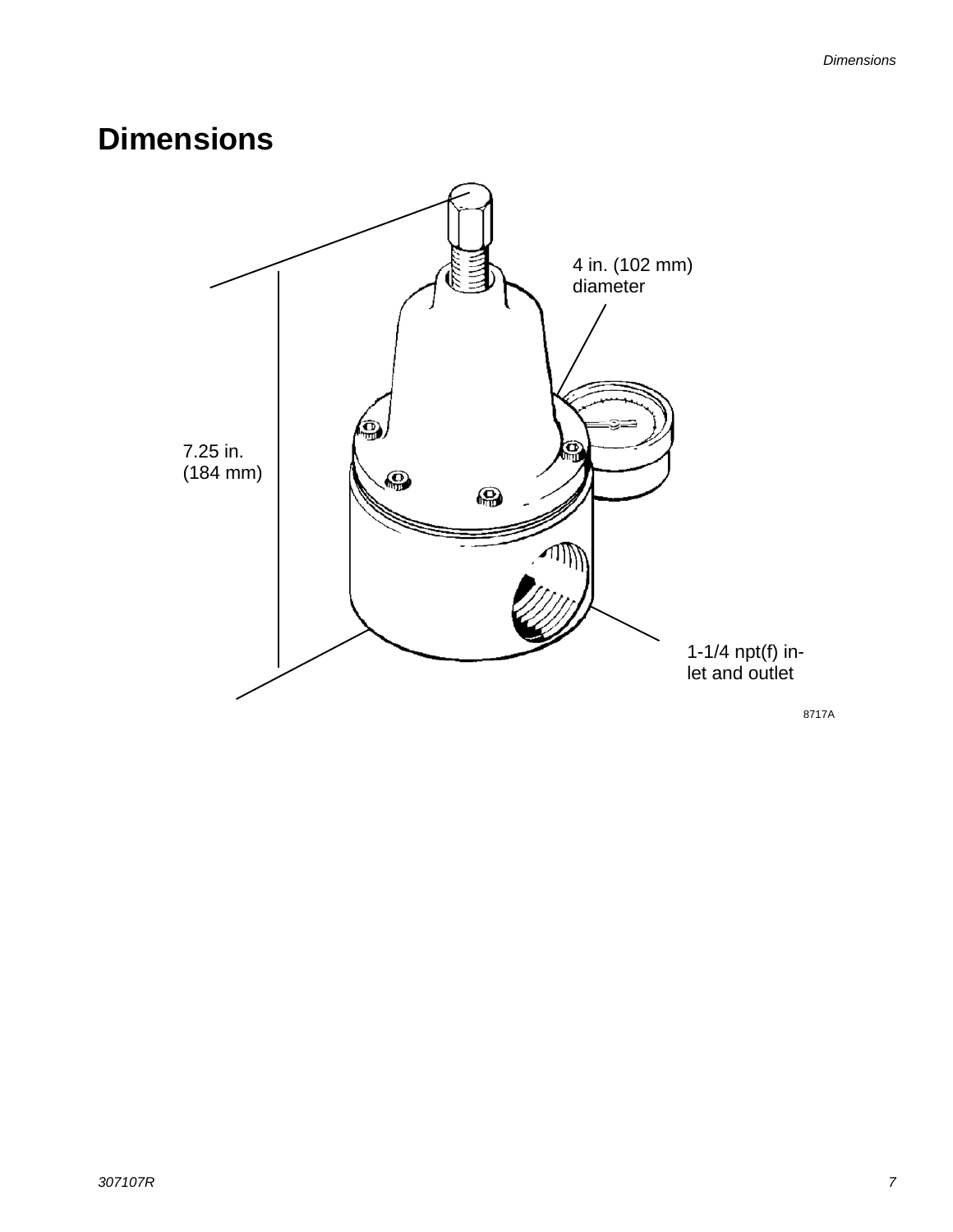## <span id="page-7-0"></span>**Technical Specifications**

| Stainless Steel, Waterbase Compatible Back Pressure Valve                              |                                                                                                                                  |                            |  |  |
|----------------------------------------------------------------------------------------|----------------------------------------------------------------------------------------------------------------------------------|----------------------------|--|--|
|                                                                                        | US.                                                                                                                              | <b>Metric</b>              |  |  |
| Maximum inlet pressure                                                                 | 300 psi                                                                                                                          | 1.4 MPa, 14 bar            |  |  |
| Regulated pressure range                                                               | 5-200 psi                                                                                                                        | 0.035-1.4 MPa, 0.35-14 bar |  |  |
| Inlet and Outlet size                                                                  | 1-1/4 in. $npt(f)$                                                                                                               |                            |  |  |
| Gauge port size                                                                        | $1/4$ in. npt(f)                                                                                                                 |                            |  |  |
| <b>Wetted parts</b>                                                                    | 304 & 316 stainless steel, celcon<br>Diaphragm: nylon fabric base, with impregnated buna-N, and<br>material side is PTFE coated. |                            |  |  |
| Weight                                                                                 | $8.5$ lb.                                                                                                                        | 3.9 kg                     |  |  |
| <b>Notes</b>                                                                           |                                                                                                                                  |                            |  |  |
| <b>Canadian Registration Number (CRN):</b><br>Alberta - 0C4155.2<br>Ontario - 0C4784.5 |                                                                                                                                  |                            |  |  |
| Thiokol <sup>®</sup> is a registered trademark of the Thiokol Chemical Corporation.    |                                                                                                                                  |                            |  |  |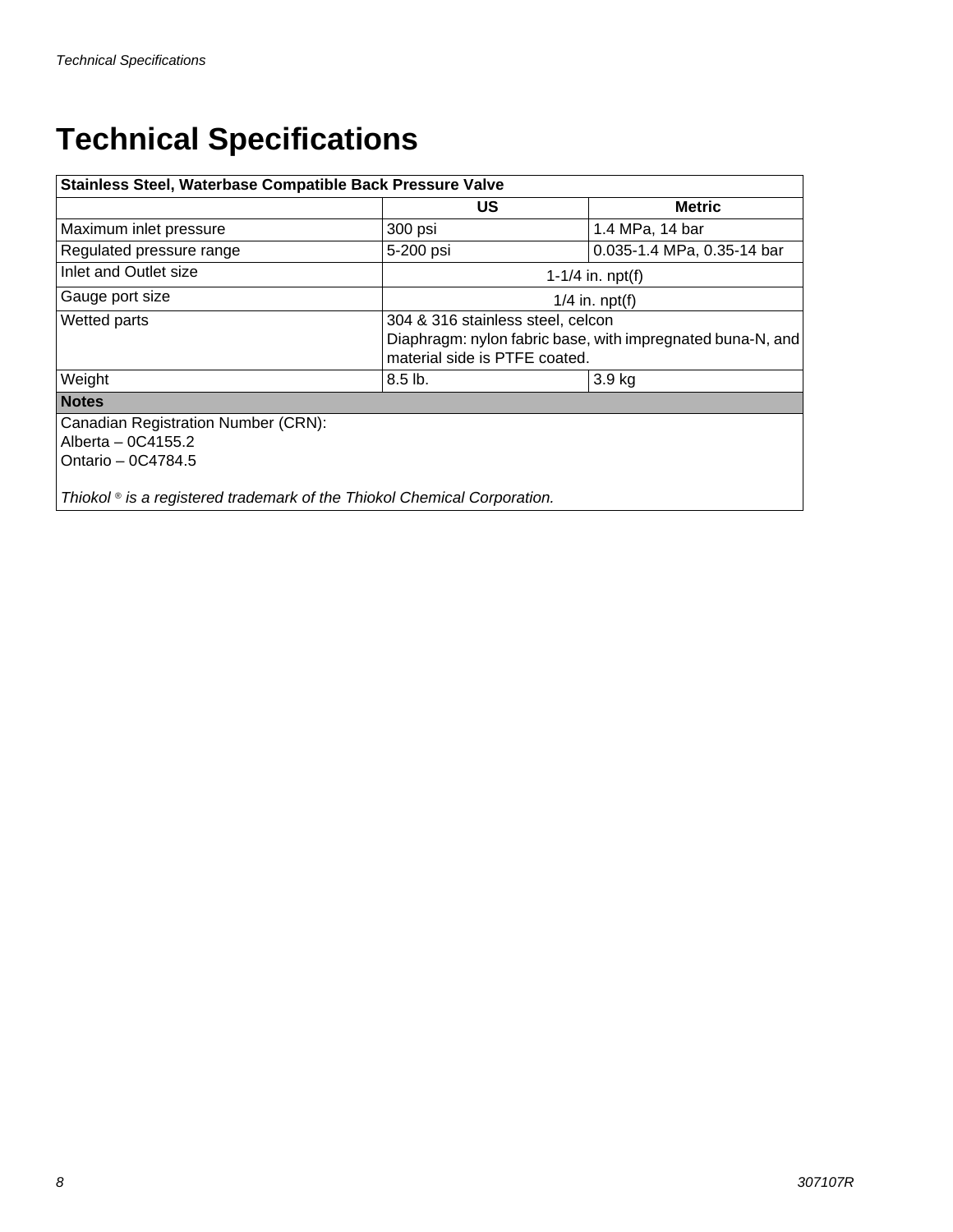## <span id="page-8-0"></span>**California Proposition 65**

#### **CALIFORNIA RESIDENTS**

WARNING: Cancer and reproductive harm. - www.P65warnings.ca.gov.